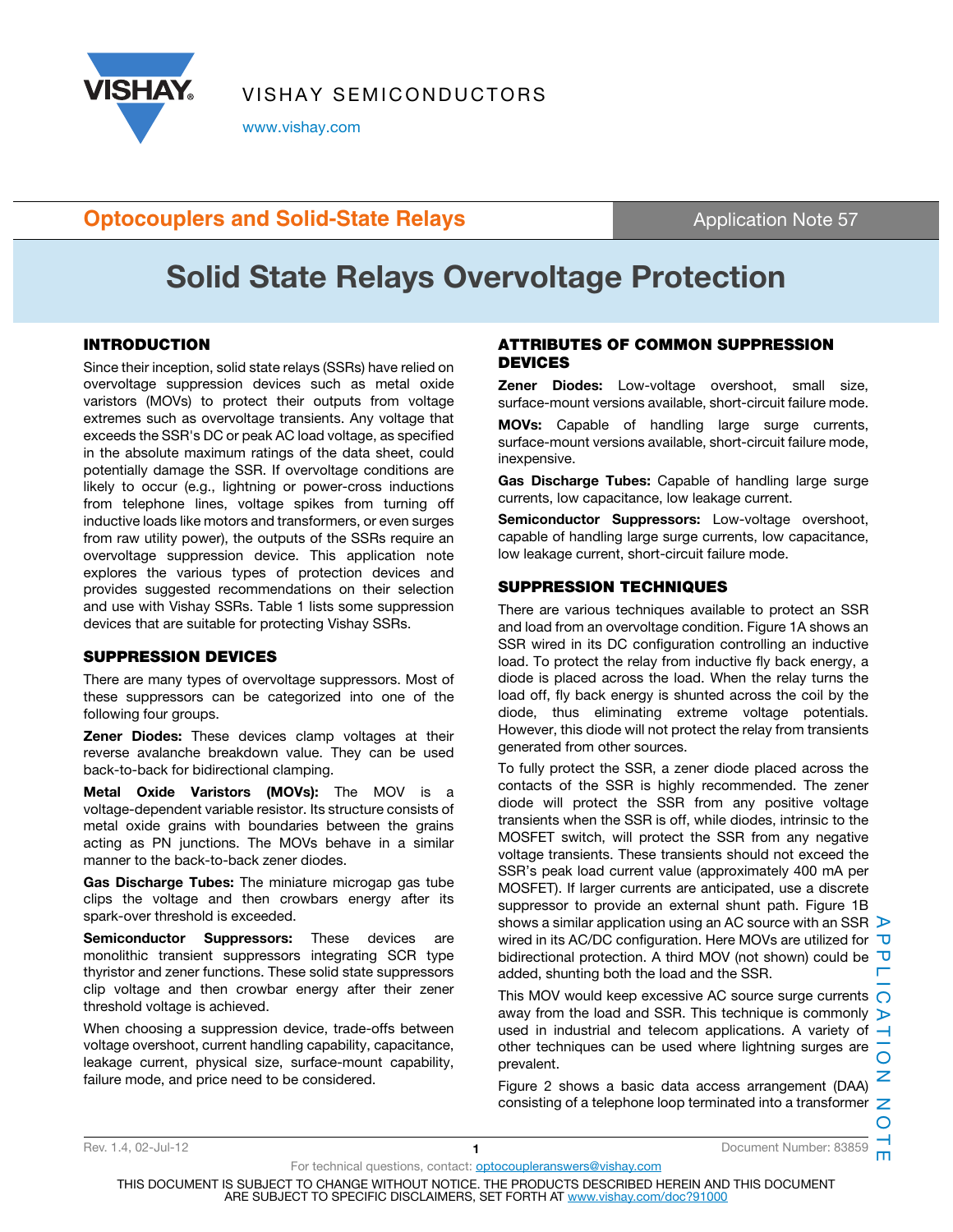

www.vishay.com **Vishay Semiconductors** 

### Solid State Relays Overvoltage Protection

primary wet circuit, an SSR for on/off-hook control, and transient voltage suppression (TVS). Placing suppression devices across the SSR and the load is the safest approach to circuit protection. In this configuration, both suppressors need to be sized accordingly to handle surge currents.

An improvement of the circuit in figure 2 is shown in figure 3. Here the suppression device across the load is relocated and placed across both the load and the SSR. This suppressor will take the brunt of the surge current. The suppression device across the SSR has now reduced its role to solely protecting the SSR against inductive kicks from the load. Therefore, a suppression device with lower current handling capability can now be used. If the load is not inductive, the circuit can be further simplified by eliminating the protector across the relay as shown in figure 4.

Another protection scenario is portrayed in figure 5. If the load is capable of handling surge currents, then a suppression device placed directly across the SSR is adequate.

The most common protection technique is depicted in figure 6. A TVS placed directly across the telephone loop bounds the transient voltage to a value lower than the SSR's load voltage value. A second suppressor device, usually a zener diode residing in the DC termination loop holding circuit, free wheels on inductive fly back from this dry transformer DAA circuit.

#### SUPPRESSION DEVICE SELECTION

The first selection criteria is whether to use a suppression device that clamps (zeners) an overvoltage or one that clips the overvoltage and then crowbars the energy.

A crowbar device is necessary when the desired operating voltage approaches the SSR's maximum load voltage rating. At threshold voltage, crowbar protectors pull the transient voltage low keeping the voltage overshoot to a minimum. In contrast, the voltage across an MOV will rise as the current flowing through it increases.

Another important difference between a clamp and a crowbar suppressor when placed directly across an SSR is impressed voltage.

A crowbar protector minimizes power dissipated in the SSR APPLICATION NOTE  $\vdash$  when a fault occurs by virtue of its a low impedance. If a  $\bigcirc$  crowbar protector is placed directly across the SSR's  $\geq$  outputs, only a few volts will be across the SSR, thus keeping current flow through the SSR to a minimum. A  $\overline{z}$  clamp suppressor, on the other hand, allows its full clamp  $\circ$ voltage across the SSR output. This could potentially damage an SSR if precautions are not taken. Vishay SSRs with current limiting minimize current flow through the SSR ⋖ when they are exposed to a high clamp voltage. These SSRs  $\circ$ allow the designer to use an inexpensive MOV clamp suppressor without concern of damaging the SSR.

The main electrical parameters to consider when selecting a suppression device are clamping voltage and current capacity. The clamping voltage or break overvoltage should never exceed the SSR breakdown voltage. To prevent this from happening, determine the worst-case clamping voltage at peak pulsed current. MOVs have the highest voltage clamping ratio. For these devices, a large differential exists between voltages experienced under normal circuit operation and peak transient voltage. Whatever suppressor is used, size the device appropriately to absorb the worst-case fault current.

Other electrical considerations include suppressor capacitance, leakage, effects on circuit performance, and, if using a semiconductor suppressor, holding current. A semiconductor suppressor is a gated SCR-thyristor structure. Turn-on current is supplied to the gate of the SCR by a zener diode structure. The zener diode sets the threshold voltage of the suppressor. Once triggered, the SCR conducts current until the source current drops below a certain value. This value is referred to as holding current. It is important to select a suppressor that exhibits a holding current value higher than the circuit's highest operating current. In selecting a holding current value, note that the holding current will decrease with increased temperature and load impedance. Proper holding current selection will prevent the suppressor from remaining on after the overvoltage condition has passed.





Rev. 1.4, 02-Jul-12 2 2 Document Number: 83859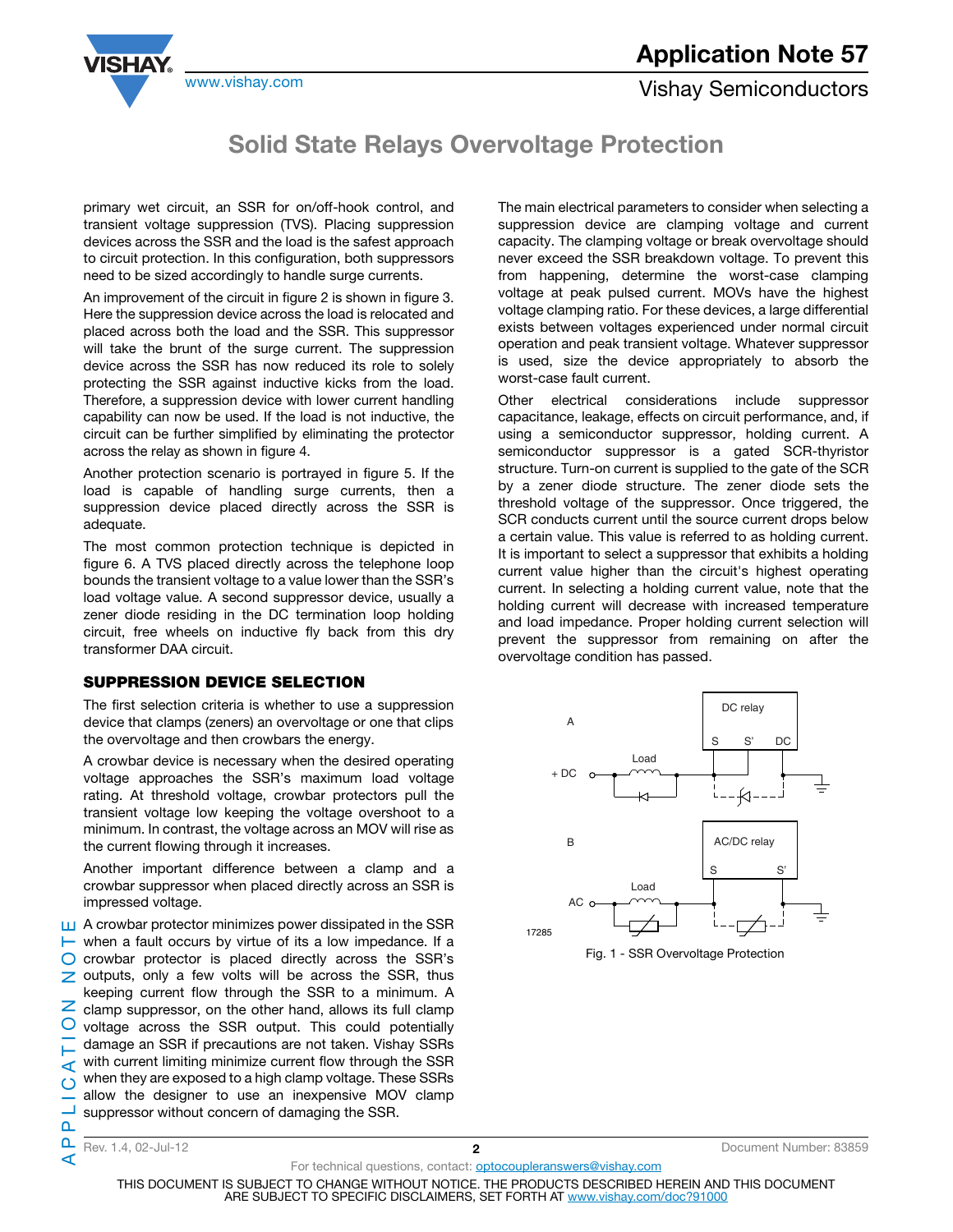

www.vishay.com **Vishay Semiconductors** 

## Solid State Relays Overvoltage Protection







Fig. 3 - Basic DAA with Lower-Current TVS Across the SSR





 Fig. 5 - Basic DAA with Load Current Capable of Handling Surge **Current** 





 $\triangleleft$ 

For technical questions, contact: **optocoupleranswers@vishay.com**